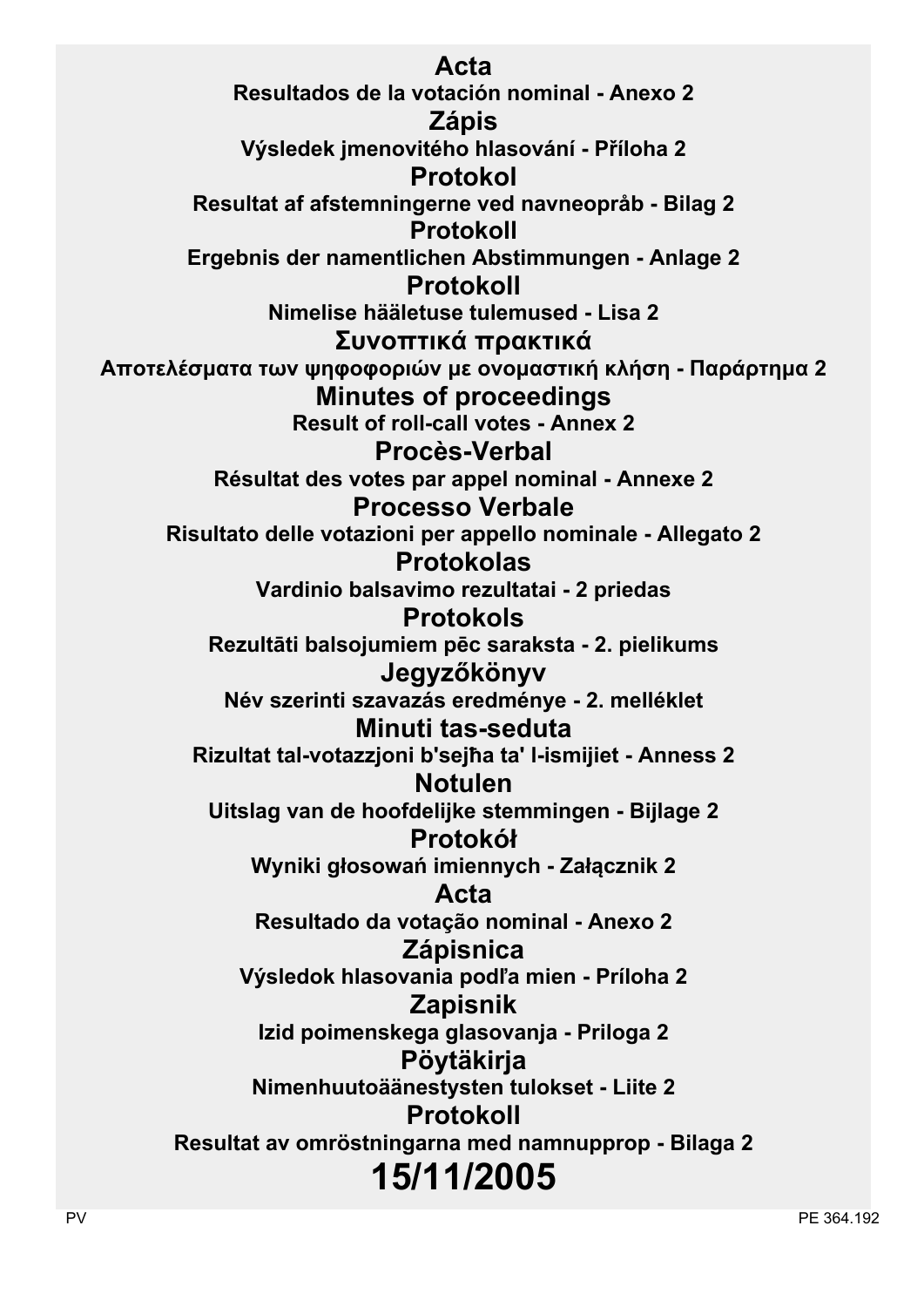# **AVERTISSEMENT**

Les corrections de vote sont reprises sous les points de vote concernés.

Pour toute observation éventuelle concernant les corrections/intentions de vote, voir point correspondant au procèsverbal.

Les corrections reprennent les demandes transmises avant 18h30. Les demandes parvenues ultérieurement (pendant une durée maximales de 2 semaines) figureront dans la version électronique de la présente annexe, mise à jour régulièrement.

À l'issue du délai de 2 semaines, la liste des corrections de vote sera close en vue de la publication au Journal officiel.

*Situation des corrections de vote au 2/12/05 à 18h30.*

# **PLEASE NOTE**

Corrections to votes appear in the section relating to the vote concerned.

For any comments relating to corrections to votes or voting intentions, please see the corresponding item in the Minutes.

Corrections to votes submitted before 18.30 will be included. Any corrections received within a maximum of two weeks after that time will appear in the electronic version of this Annex, which will be updated on a regular basis.

Once the two-week deadline has passed, the list of corrections to votes will be finalised with a view to publication in the Official Journal.

*Situation with regard to corrections of vote as at 2/12/05, 18.30.*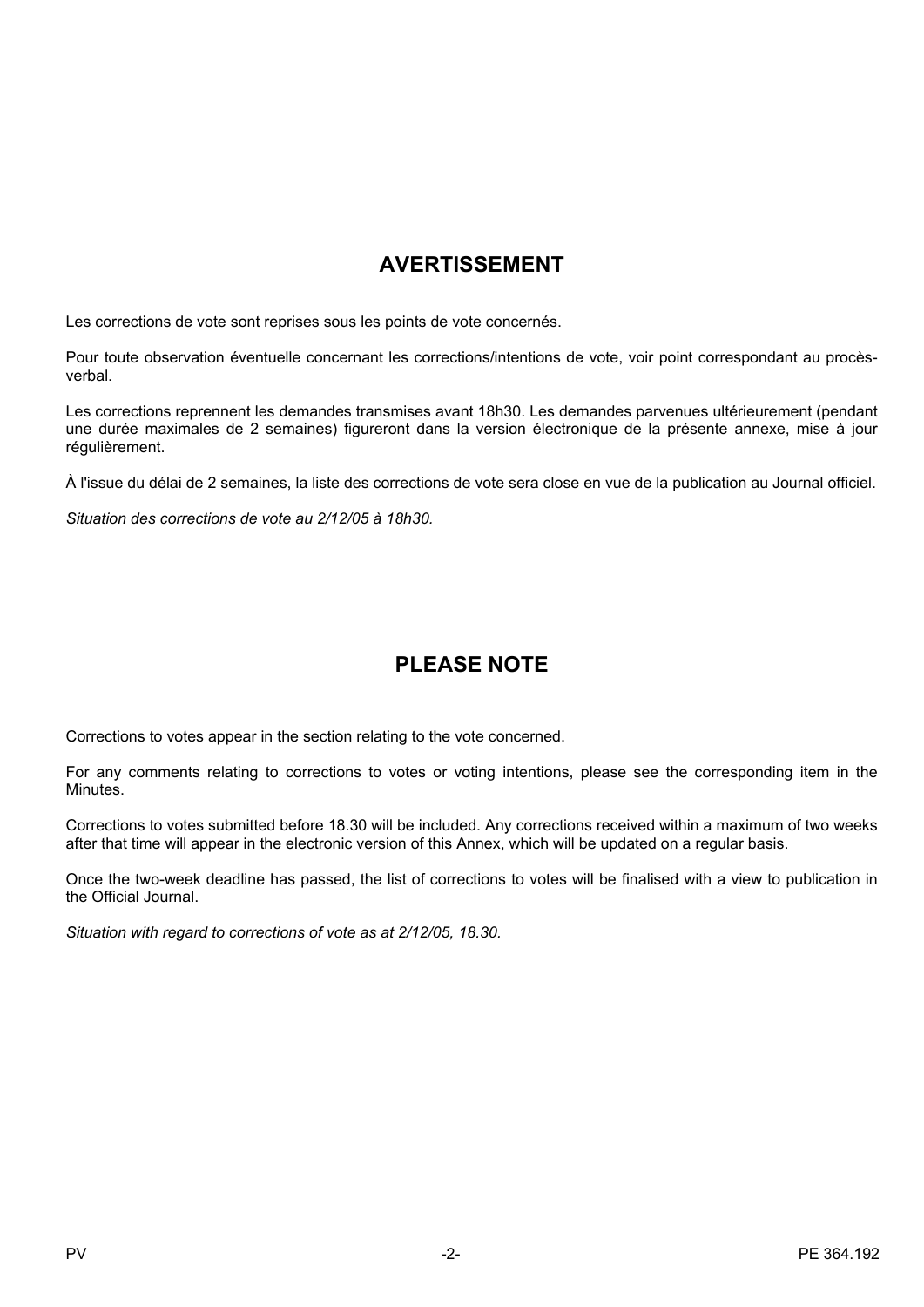## **INHALT**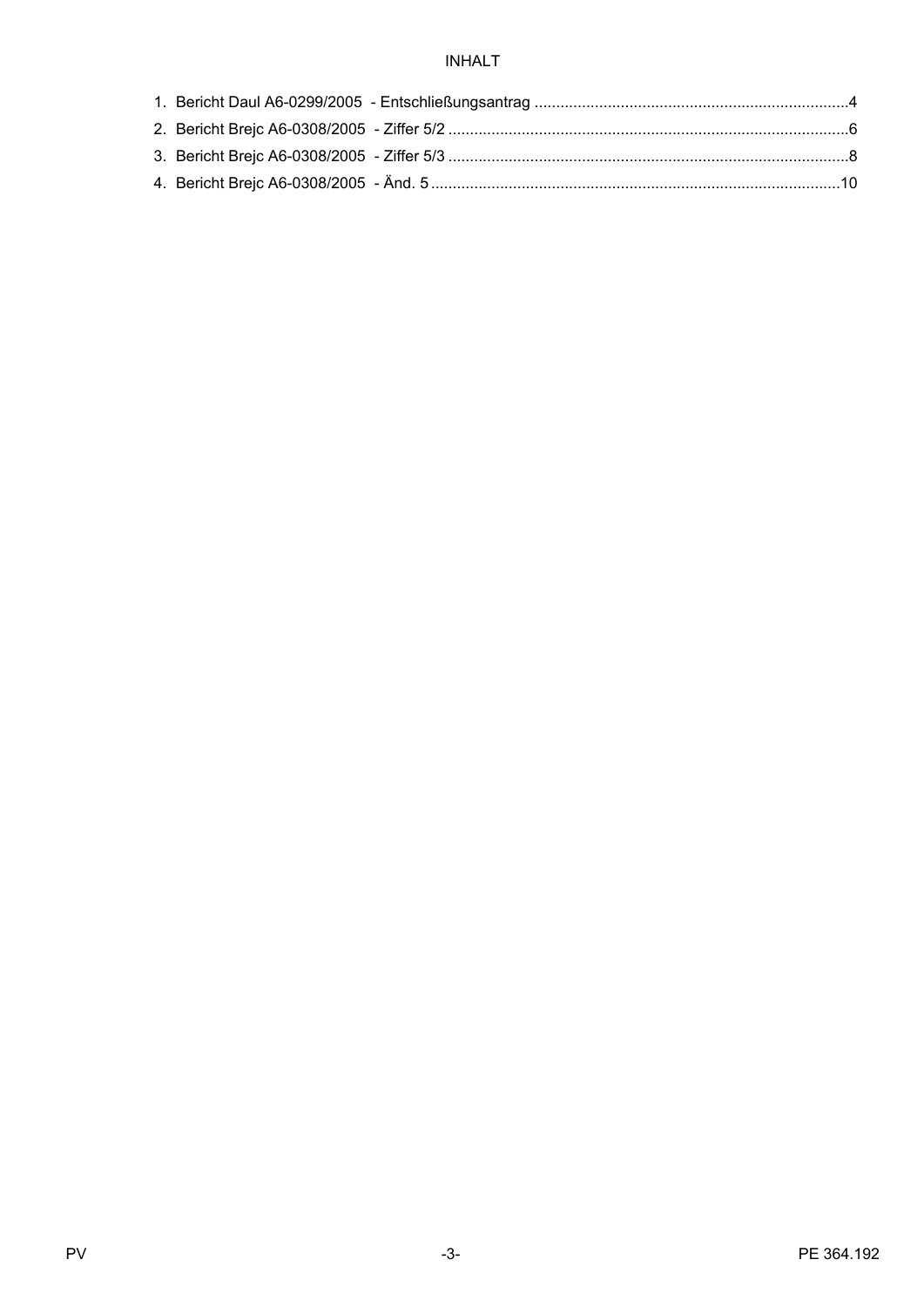## <span id="page-3-0"></span>600 PRO - for - dafür - Υπέρ - For - A FAVOR - POOLT - PUOLESTA - POUI - MELLETTE - A FAVORE - Už - FAVUR - PAR - VOOR -**ZA - A FAVOR - ZA - ZA - JA-RÖSTER**

- **ALDE**: Alvaro, Andrejevs, Andria, Attwooll, Beaupuy, Birutis, Bourlanges, Bowles, Budreikaitė, Busk, Cavada, Chatzimarkakis, Cocilovo, Cornillet, Davies, Degutis, Deprez, De Sarnez, Drčar Murko, Duff, Duquesne, Fourtou, Gentvilas, Geremek, Griesbeck, Guardans Cambó, Hall, Harkin, Hennis-Plasschaert, in 't Veld, Jäätteenmäki, Jensen, Juknevičienė, Kacin, Karim, Klinz, Koch-Mehrin, Krahmer, Kułakowski, Lambsdorff, Laperrouze, Lehideux, Letta, Ludford, Lynne, Maaten, Malmström, Manders, Matsakis, Mulder, Newton Dunn, Neyts-Uyttebroeck, Ortuondo Larrea, Oviir, Resetarits, Ries, Riis-Jørgensen, Samuelsen, Savi, Sbarbati, Schuth, Staniszewska, Starkevičiūtė, Sterckx, Szent-Iványi, Takkula, Toia, Väyrynen, Virrankoski, Wallis, Watson
- **GUE/NGL**: Adamou, Agnoletto, Bertinotti, Brie, de Brún, Figueiredo, Flasarová, Guerreiro, Guidoni, Henin, Kaufmann, Kohlíček, Liotard, McDonald, Markov, Maštálka, Meijer, Morgantini, Musacchio, Papadimoulis, Pflüger, Ransdorf, Remek, Rizzo, Seppänen, Sjöstedt, Strož, Svensson, Triantaphyllides, Uca, Verges, Wagenknecht, Wurtz, Zimmer
- **IND/DEM**: Belder, Borghezio, Coûteaux, Karatzaferis, Louis, Sinnott, Speroni, de Villiers, Železný
- **NI**: Baco, Battilocchio, Belohorská, Bobošíková, Claeys, Czarnecki Ryszard, Dillen, Gollnisch, Kozlík, Lang, Le Pen Jean-Marie, Le Pen Marine, Martin Hans-Peter, Martinez, Masiel, Mölzer, Mussolini, Romagnoli, Rutowicz, Schenardi, Vanhecke
- **PPE-DE**: Albertini, Andrikienė, Antoniozzi, Atkins, Audy, Ayuso González, Bachelot-Narquin, Barsi-Pataky, Bauer, Beazley, Becsey, Belet, Berend, Böge, Bowis, Bradbourn, Braghetto, Brejc, Brepoels, Březina, Brok, Brunetta, Bushill-Matthews, Busuttil, Buzek, Callanan, Carollo, Casa, Caspary, Castiglione, del Castillo Vera, Cederschiöld, Cesa, Chichester, Chmielewski, Coelho, Coveney, Daul, Dehaene, Demetriou, Descamps, Deß, De Veyrac, Díaz de Mera García Consuegra, Dimitrakopoulos, Dionisi, Dombrovskis, Doorn, Dover, Doyle, Duchoň, Duka-Zólyomi, Elles, Esteves, Eurlings, Evans Jonathan, Fajmon, Fatuzzo, Ferber, Fernández Martín, Fjellner, Florenz, Fontaine, Freitas, Friedrich, Gahler, Gál, Gaľa, Galeote Quecedo, García-Margallo y Marfil, Gargani, Garriga Polledo, Gaubert, Gawronski, Gewalt, Gklavakis, Glattfelder, Goepel, Gomolka, Graça Moura, Gräßle, Grossetête, Guellec, Gyürk, Handzlik, Hannan, Harbour, Hatzidakis, Heaton-Harris, Hennicot-Schoepges, Herranz García, Herrero-Tejedor, Hieronymi, Higgins, Hökmark, Hoppenstedt, Hudacký, Ibrisagic, Itälä, Iturgaiz Angulo, Jackson, Jałowiecki, Járóka, Jarzembowski, Jeggle, Jordan Cizelj, Kaczmarek, Kamall, Karas, Kasoulides, Kelam, Kirkhope, Klaß, Klich, Koch, Konrad, Korhola, Kratsa-Tsagaropoulou, Kudrycka, Kušķis, Lamassoure, Landsbergis, Langen, Langendries, Lechner, Lehne, Lewandowski, Liese, López-Istúriz White, Lulling, Maat, McGuinness, Mann Thomas, Mantovani, Marques, Martens, Mathieu, Mato Adrover, Matsis, Mauro, Mavrommatis, Mayer, Mayor Oreja, Méndez de Vigo, Mikolášik, Millán Mon, Mitchell, Montoro Romero, Musotto, Nassauer, Nicholson, Niebler, van Nistelrooij, Novak, Olajos, Olbrycht, Oomen-Ruijten, Őry, Pack, Panayotopoulos-Cassiotou, Papastamkos, Parish, Pieper, Pīks, Pinheiro, Piskorski, Pleštinská, Poettering, Pomés Ruiz, Posdorf, Posselt, Protasiewicz, Purvis, Queiró, Rack, Radwan, Reul, Ribeiro e Castro, Roithová, Rudi Ubeda, Rübig, Saïfi, Salafranca Sánchez-Neyra, Samaras, Sartori, Saryusz-Wolski, Schierhuber, Schmitt, Schnellhardt, Schöpflin, Schröder, Schwab, Seeber, Seeberg, Škottová, Sommer, Sonik, Spautz, Šťastný, Stenzel, Stevenson, Strejček, Stubb, Sturdy, Sudre, Sumberg, Surján, Szájer, Tajani, Tannock, Thyssen, Toubon, Trakatellis, Ulmer, Vakalis, Van Orden, Varela Suanzes-Carpegna, Varvitsiotis, Vernola, Vidal-Quadras Roca, Vlasák, Vlasto, Weber Manfred, Weisgerber, Wieland, von Wogau, Wojciechowski Janusz, Wortmann-Kool, Wuermeling, Záborská, Zahradil, Zaleski, Zappalà, Zatloukal, Zvěřina, Zwiefka
- **PSE:** Andersson, Arif, Arnaoutakis, Assis, Attard-Montalto, Ayala Sender, Barón Crespo, Batzeli, Beglitis, Beňová, van den Berg, Berger, Berlinguer, Berman, Bersani, Bösch, Bono, Bourzai, Bozkurt, van den Burg, Busquin, Calabuig Rull, Capoulas Santos, Carlotti, Carnero González, Casaca, Cashman, Castex, Cercas, Christensen, Corbett, Corbey, Correia, Cottigny, D'Alema, De Keyser, De Rossa, Désir, De Vits, Dobolyi, Douay, El Khadraoui, Estrela, Ettl, Evans Robert, Falbr, Fava, Fazakas, Fernandes, Ferreira Anne, Ferreira Elisa, Ford, Fruteau, García Pérez, Geringer de Oedenberg, Gierek, Gill, Glante, Goebbels, Golik, Grabowska, Grech, Gröner, Groote, Gruber, Guy-Quint, Hänsch, Hasse Ferreira, Haug, Hedh, Hedkvist Petersen, Hegyi, Herczog, Honeyball, Howitt, Hughes, Hutchinson, Ilves, Jørgensen, Kindermann, Kinnock, Kósáné Kovács, Koterec, Kreissl-Dörfler, Kristensen, Kuc, Kuhne, Laignel, Lambrinidis, Lavarra, Leichtfried, Lévai, Liberadzki, Lienemann, McAvan, McCarthy, Madeira, Maňka, Mann Erika, Martin David, Martínez Martínez, Masip Hidalgo, Medina Ortega, Miguélez Ramos, Mikko, Moraes, Moreno Sánchez, Morgan, Moscovici, Muscat, Myller, Napoletano, Navarro, Obiols i Germà, Paasilinna, Pahor, Paleckis, Panzeri, Patrie, Peillon, Piecyk, Pinior, Pittella, Pleguezuelos Aguilar, Poignant, Prets, Rapkay, Rasmussen, Reynaud, Riera Madurell, Rocard, Rosati, Roth-Behrendt, Rothe, Rouček, Roure, Sacconi, Sakalas, Salinas García, Sánchez Presedo, dos Santos, Savary, Scheele, Segelström, Sifunakis, Siwiec, Skinner, Sousa Pinto, Stihler, Stockmann, Swoboda, Szejna, Tabajdi, Tarabella, Tarand, Thomsen, Titley, Tzampazi, Van Lancker, Vaugrenard, Vergnaud, Vincenzi, Weber Henri, Weiler, Westlund, Whitehead, Wiersma, Wynn, Yañez-Barnuevo García, Zingaretti
- **UEN**: Angelilli, Aylward, Berlato, Bielan, Didžiokas, Foglietta, Janowski, Kamiński, Krasts, Kristovskis, La Russa, Libicki, Muscardini, Musumeci, Ó Neachtain, Pavilionis, Roszkowski, Ryan, Szymański, Tatarella, Vaidere, Zīle
- **Verts/ALE**: Aubert, Auken, Beer, Bennahmias, Breyer, Buitenweg, Cramer, Evans Jillian, Flautre, Frassoni, Graefe zu Baringdorf, de Groen-Kouwenhoven, Hammerstein Mintz, Harms, Hassi, Horáček, Hudghton, Isler Béguin, Joan i Marí, Jonckheer, Kallenbach, Kusstatscher, Lagendijk, Lambert, Lichtenberger, Lucas, Özdemir, Onesta, Romeva i Rueda, Rühle, Schmidt, Schroedter, Smith, Staes, Trüpel, Voggenhuber, Ždanoka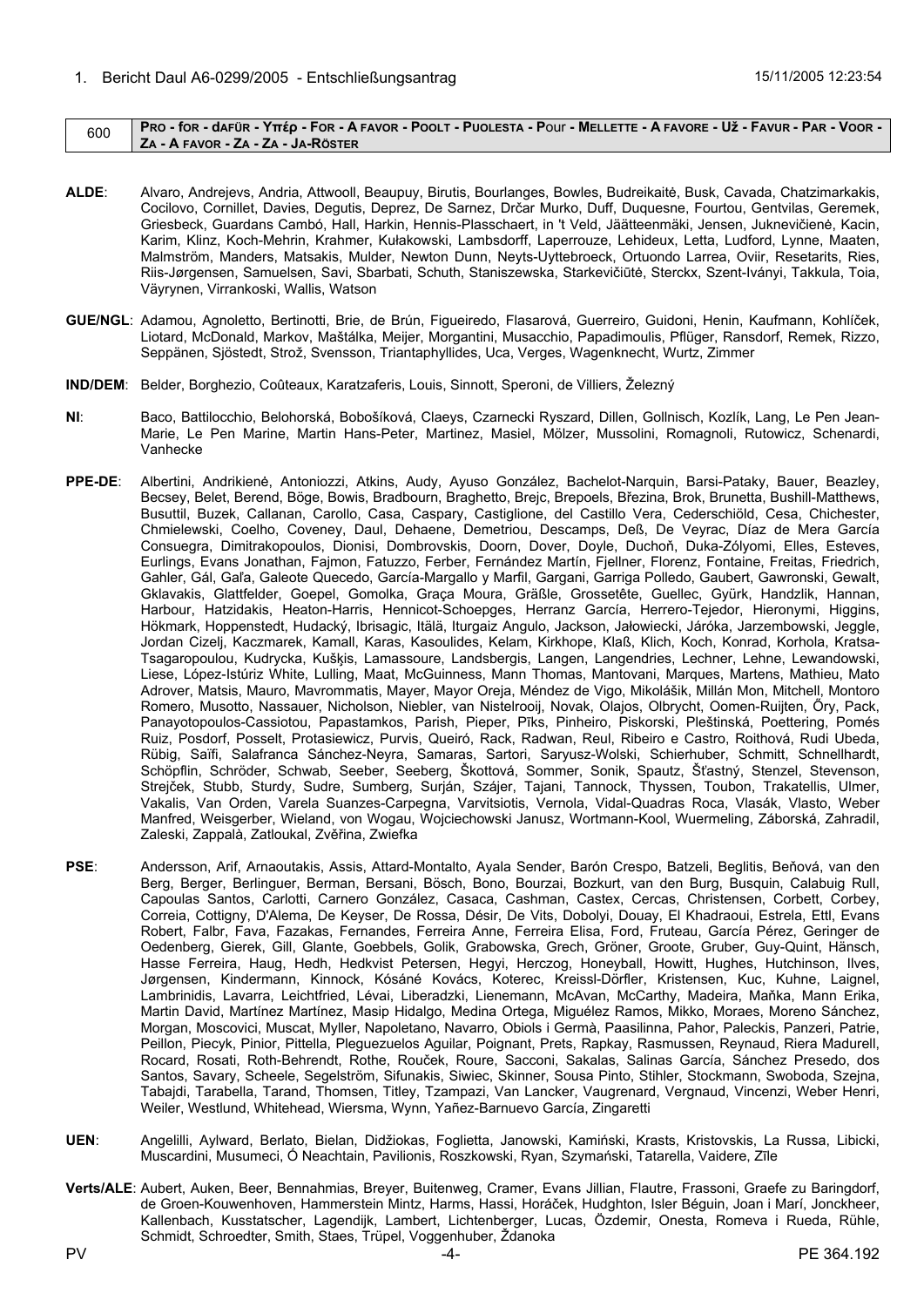| PROTI - IMOD - DAGEGEN - KATÁ - AGAINST - EN CONTRA - VASTU - VASTAAN - CONTRE - ELLENE - KONTRA - CONTRO - |
|-------------------------------------------------------------------------------------------------------------|
| PRIEŠ - PRET - TEGEN - PRZECIW - CONTRA - PROTI - PROTI - NEJ-RÖSTER                                        |

IND/DEM: Batten, Bloom, Booth, Clark, Farage, Goudin, Knapman, Krupa, Lundgren, Nattrass, Pęk, Piotrowski, Titford, Tomczak, Whittaker, Wise, Wohlin

 $NI:$ Allister, Mote

PPE-DE: Deva

| <b>A ZDŽRELA SE HLASOVÁNÍ - HVERKEN ELLER - ENTHALTUNGEN - Αποχές - ABSTENTION - ABSTENCIÓN - ERAPOOLETU - TYHJÄÄ</b><br>14 |                                                                                                                |
|-----------------------------------------------------------------------------------------------------------------------------|----------------------------------------------------------------------------------------------------------------|
|                                                                                                                             | - ABSTENTION - TARTÓZKODÁS - ASTENSJONI - ASTENSIONI - SUSILAIKĘ - ATTURAS - ONTHOUDINGEN - WSTRZYMUJĄCY SIĘ - |
|                                                                                                                             | ABSTENÇÕES - ZDRŽALI SA - VZDRŽANI - NEDLAGDA RÖSTER                                                           |

- **GUE/NGL: Toussas**
- IND/DEM: Bonde, Chruszcz, Giertych, Grabowski, Rogalski, Wojciechowski Bernard, Zapałowski
- PPE-DE: Kuźmiuk, Ouzký, Podkański
- UEN: Camre

Verts/ALE: van Buitenen, Schlyter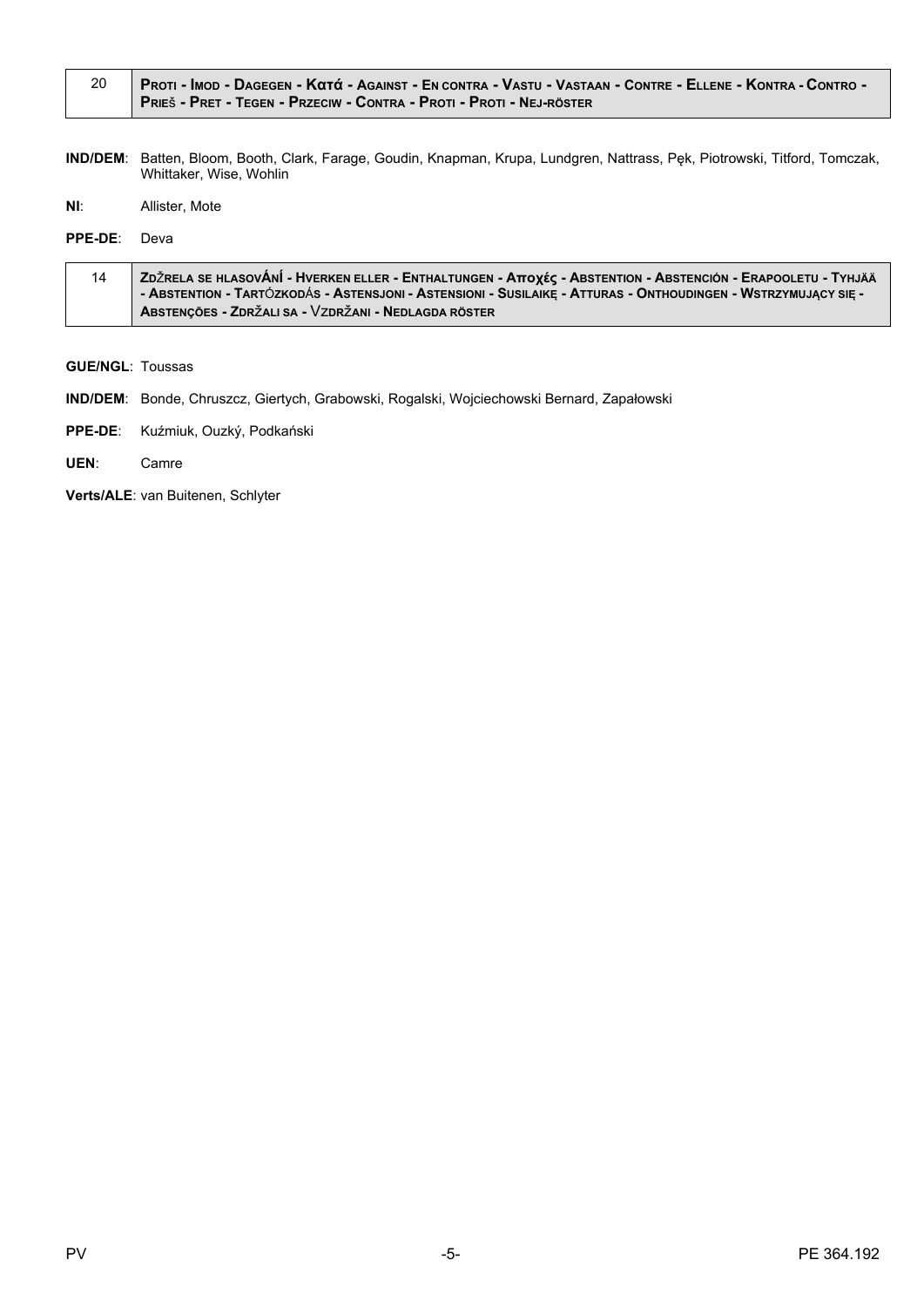## <span id="page-5-0"></span>323 PRO - for - dafür - Υπέρ - For - A FAVOR - POOLT - PUOLESTA - POUI - MELLETTE - A FAVORE - Už - FAVUR - PAR - VOOR -**ZA - A FAVOR - ZA - ZA - JA-RÖSTER**

- **ALDE**: Alvaro, Andrejevs, Andria, Attwooll, Birutis, Bowles, Budreikaitė, Busk, Chatzimarkakis, Chiesa, Cocilovo, Davies, Degutis, Drčar Murko, Duff, Duquesne, Ek, Gentvilas, Hall, Hennis-Plasschaert, in 't Veld, Jäätteenmäki, Jensen, Juknevičienė, Kacin, Karim, Klinz, Koch-Mehrin, Krahmer, Kułakowski, Lambsdorff, Lax, Letta, Ludford, Lynne, Maaten, Malmström, Manders, Matsakis, Mulder, Newton Dunn, Neyts-Uyttebroeck, Oviir, Resetarits, Riis-Jørgensen, Samuelsen, Savi, Sbarbati, Schuth, Staniszewska, Sterckx, Szent-Iványi, Takkula, Toia, Virrankoski, Wallis, Watson
- **IND/DEM**: Belder, Blokland, Bonde, Goudin, Lundgren, Pęk, Piotrowski, Rogalski, Tomczak, Wohlin
- **NI**: Battilocchio, Bobošíková, Czarnecki Ryszard, Martin Hans-Peter, Masiel, Rutowicz
- **PPE-DE**: Atkins, Beazley, Bowis, Bradbourn, Bushill-Matthews, Callanan, Cederschiöld, Chichester, Deva, Dover, Duchoň, Elles, Evans Jonathan, Fajmon, Fjellner, Harbour, Heaton-Harris, Hökmark, Ibrisagic, Jackson, Kamall, Kauppi, Kirkhope, Korhola, Nicholson, Ouzký, Parish, Seeberg, Škottová, Stevenson, Strejček, Stubb, Sturdy, Sumberg, Tannock, Van Orden, Vlasák, Zahradil, Zvěřina
- **PSE**: Andersson, Arif, Arnaoutakis, Assis, Attard-Montalto, Ayala Sender, Barón Crespo, Batzeli, Beglitis, Beňová, van den Berg, Berger, Berlinguer, Berman, Bösch, Bono, Bourzai, Bozkurt, van den Burg, Busquin, Calabuig Rull, Capoulas Santos, Carlotti, Carnero González, Casaca, Cashman, Castex, Cercas, Christensen, Corbett, Corbey, Correia, Cottigny, D'Alema, De Keyser, De Rossa, Désir, De Vits, Dobolyi, Douay, El Khadraoui, Estrela, Ettl, Evans Robert, Falbr, Fava, Fazakas, Fernandes, Ferreira Anne, Ferreira Elisa, Ford, Fruteau, García Pérez, Geringer de Oedenberg, Gierek, Gill, Glante, Goebbels, Golik, Gomes, Grabowska, Grech, Gröner, Groote, Gruber, Guy-Quint, Hänsch, Hasse Ferreira, Haug, Hedh, Hedkvist Petersen, Hegyi, Herczog, Honeyball, Howitt, Hughes, Hutchinson, Ilves, Jørgensen, Kindermann, Kinnock, Kósáné Kovács, Koterec, Kreissl-Dörfler, Kristensen, Kuc, Kuhne, Laignel, Lambrinidis, Lavarra, Leichtfried, Lévai, Liberadzki, Lienemann, McAvan, McCarthy, Madeira, Maňka, Mann Erika, Martin David, Martínez Martínez, Masip Hidalgo, Mastenbroek, Medina Ortega, Miguélez Ramos, Mikko, Moraes, Moreno Sánchez, Morgan, Moscovici, Muscat, Myller, Napoletano, Navarro, Obiols i Germà, Paasilinna, Pahor, Paleckis, Panzeri, Peillon, Piecyk, Pinior, Pittella, Pleguezuelos Aguilar, Poignant, Prets, Rapkay, Rasmussen, Reynaud, Riera Madurell, Rocard, Rosati, Roth-Behrendt, Rothe, Rouček, Roure, Sacconi, Sakalas, Salinas García, Sánchez Presedo, dos Santos, Savary, Scheele, Segelström, Sifunakis, Siwiec, Skinner, Sousa Pinto, Stihler, Stockmann, Swoboda, Szejna, Tabajdi, Tarabella, Tarand, Thomsen, Titley, Tzampazi, Van Lancker, Vaugrenard, Vergnaud, Vincenzi, Weber Henri, Weiler, Westlund, Whitehead, Wiersma, Wynn, Yañez-Barnuevo García, Zingaretti
- **UEN**: Szymański
- **Verts/ALE**: Aubert, Auken, Beer, Bennahmias, Breyer, Buitenweg, Cohn-Bendit, Cramer, Evans Jillian, Flautre, Frassoni, Graefe zu Baringdorf, de Groen-Kouwenhoven, Hammerstein Mintz, Harms, Hassi, Horáček, Hudghton, Isler Béguin, Joan i Marí, Jonckheer, Kallenbach, Kusstatscher, Lagendijk, Lambert, Lichtenberger, Lipietz, Lucas, Özdemir, Onesta, Romeva i Rueda, Rühle, Schlyter, Schmidt, Schroedter, Smith, Staes, Trüpel, Turmes, Ždanoka

264 PROTI - IMOD - DAGEGEN - KATÁ - AGAINST - EN CONTRA - VASTU - VASTAAN - CONTRE - ELLENE - KONTRA - CONTRO -**PRIE**š **- PRET - TEGEN - PRZECIW - CONTRA - PROTI - PROTI - NEJ-RÖSTER**

- **ALDE**: Beaupuy, Bourlanges, Cavada, Cornillet, Deprez, De Sarnez, Fourtou, Geremek, Griesbeck, Guardans Cambó, Harkin, Laperrouze, Lehideux, Ortuondo Larrea, Ries, Väyrynen
- **GUE/NGL**: Henin, Seppänen, Toussas
- **IND/DEM**: Chruszcz, Coûteaux, Giertych, Grabowski, Louis, Sinnott, de Villiers, Wojciechowski Bernard, Zapałowski
- **NI**: Allister, Gollnisch, Lang, Le Pen Jean-Marie, Le Pen Marine, Martinez, Mussolini, Romagnoli, Schenardi, Vanhecke
- **PPE-DE**: Albertini, Andrikienė, Antoniozzi, Audy, Ayuso González, Bachelot-Narquin, Barsi-Pataky, Bauer, Becsey, Belet, Berend, Böge, Bonsignore, Braghetto, Brejc, Březina, Brok, Brunetta, Busuttil, Buzek, Carollo, Casa, Caspary, Castiglione, del Castillo Vera, Cesa, Chmielewski, Coelho, Coveney, Daul, Dehaene, Demetriou, Descamps, Deß, De Veyrac, Díaz de Mera García Consuegra, Dimitrakopoulos, Dionisi, Dombrovskis, Doorn, Doyle, Duka-Zólyomi, Esteves, Eurlings, Fatuzzo, Ferber, Fernández Martín, Florenz, Fontaine, Freitas, Friedrich, Gahler, Gál, Gaľa, Galeote Quecedo, García-Margallo y Marfil, Gargani, Garriga Polledo, Gaubert, Gawronski, Gewalt, Gklavakis, Glattfelder, Goepel, Gomolka, Graça Moura, Gräßle, Grossetête, Guellec, Gutiérrez-Cortines, Gyürk, Handzlik, Hannan, Hatzidakis, Hennicot-Schoepges, Herranz García, Herrero-Tejedor, Hieronymi, Higgins, Hoppenstedt, Hudacký, Itälä, Iturgaiz Angulo, Jałowiecki, Járóka, Jarzembowski, Jeggle, Jordan Cizelj, Kaczmarek, Karas, Kasoulides, Kelam, Klaß, Klich, Koch, Konrad, Kratsa-Tsagaropoulou, Kudrycka, Kušķis, Kuźmiuk, Lamassoure, Landsbergis, Langen, Langendries, Lechner, Lehne, Lewandowski, Liese, López-Istúriz White, Lulling, Maat, McGuinness, Mann Thomas, Mantovani, Marques, Martens, Mathieu, Mato Adrover, Matsis, Mauro, Mavrommatis, Mayer, Mayor Oreja, Méndez de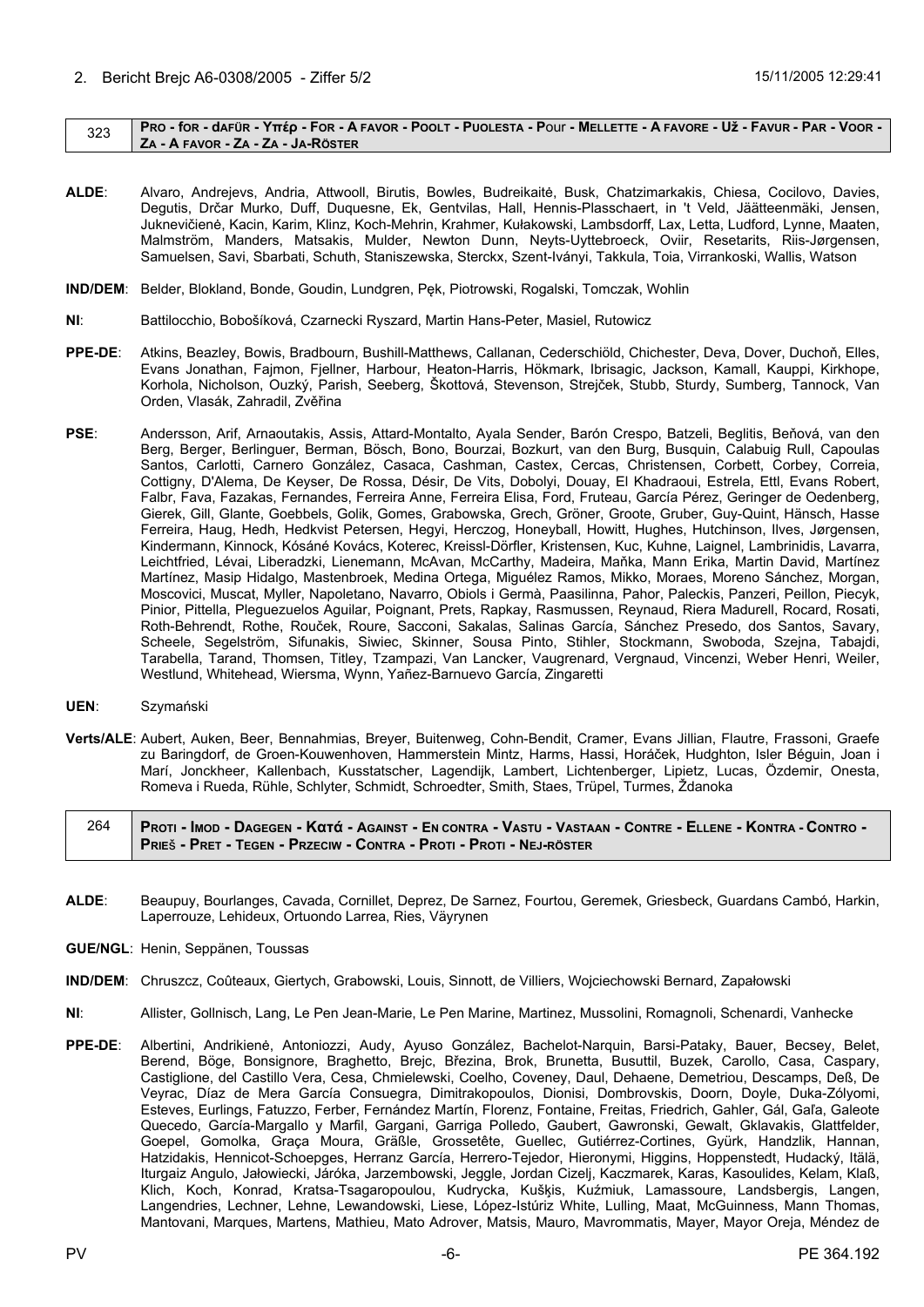Vigo, Mikolášik, Millán Mon, Mitchell, Montoro Romero, Musotto, Nassauer, Niebler, van Nistelrooij, Novak, Olajos, Olbrycht, Oomen-Ruijten, Őry, Pack, Panayotopoulos-Cassiotou, Pieper, Pīks, Pinheiro, Piskorski, Pleštinská, Podkański, Poettering, Pomés Ruiz, Posdorf, Posselt, Protasiewicz, Purvis, Queiró, Rack, Radwan, Reul, Ribeiro e Castro, Roithová, Rudi Ubeda, Rübig, Saïfi, Salafranca Sánchez-Neyra, Samaras, Sartori, Saryusz-Wolski, Schierhuber, Schmitt, Schnellhardt, Schöpflin, Schröder, Schwab, Seeber, Sommer, Sonik, Spautz, Šťastný, Stenzel, Sudre, Surján, Szájer, Tajani, Thyssen, Toubon, Trakatellis, Ulmer, Vakalis, Varela Suanzes-Carpegna, Varvitsiotis,<br>Vatanen, Vernola, Vidal-Quadras Roca, Vlasto, Weber Manfred, Weisgerber, Wieland, von Wogau, Wojciechowski Janusz, Wortmann-Kool, Wuermeling, Záborská, Zaleski, Zappalà, Zatloukal, Zwiefka

UEN: Angelilli, Avlward, Berlato, Bielan, Camre, Crowley, Didžiokas, Foglietta, Janowski, Kamiński, Krasts, Kristovskis, La Russa, Libicki, Muscardini, Musumeci, Ó Neachtain, Pavilionis, Roszkowski, Ryan, Tatarella, Vaidere, Zīle

#### 56 ZDŽRELA SE HLASOVÁNÍ - HVERKEN ELLER - ENTHALTUNGEN - ATTOXÉC - ABSTENTION - ABSTENCIÓN - ERAPOOLETU - TYHJÄÄ - ABSTENTION - TARTÓZKODÁS - ASTENSJONI - ASTENSIONI - SUSILAIKĘ - ATTURAS - ONTHOUDINGEN - WSTRZYMUJĄCY SIĘ -ABSTENÇÕES - ZDRŽALI SA - VZDRŽANI - NEDLAGDA RÖSTER

- GUE/NGL; Adamou, Agnoletto, Bertinotti, Brie, de Brún, Figueiredo, Flasarová, Guerreiro, Guidoni, Kaufmann, Kohlíček, Liotard, McDonald, Markov, Maštálka, Meijer, Morgantini, Musacchio, Papadimoulis, Pflüger, Ransdorf, Remek, Rizzo, Sjöstedt, Strož, Svensson, Triantaphyllides, Uca, Verges, Wagenknecht, Wurtz, Zimmer
- IND/DEM: Batten, Bloom, Booth, Borghezio, Clark, Farage, Knapman, Krupa, Nattrass, Speroni, Titford, Whittaker, Wise, Železný
- $NI:$ Baco, Belohorská, Claeys, Dillen, Kozlík, Mölzer, Mote
- PPE-DE: Brepoels, Papastamkos

Verts/ALE: van Buitenen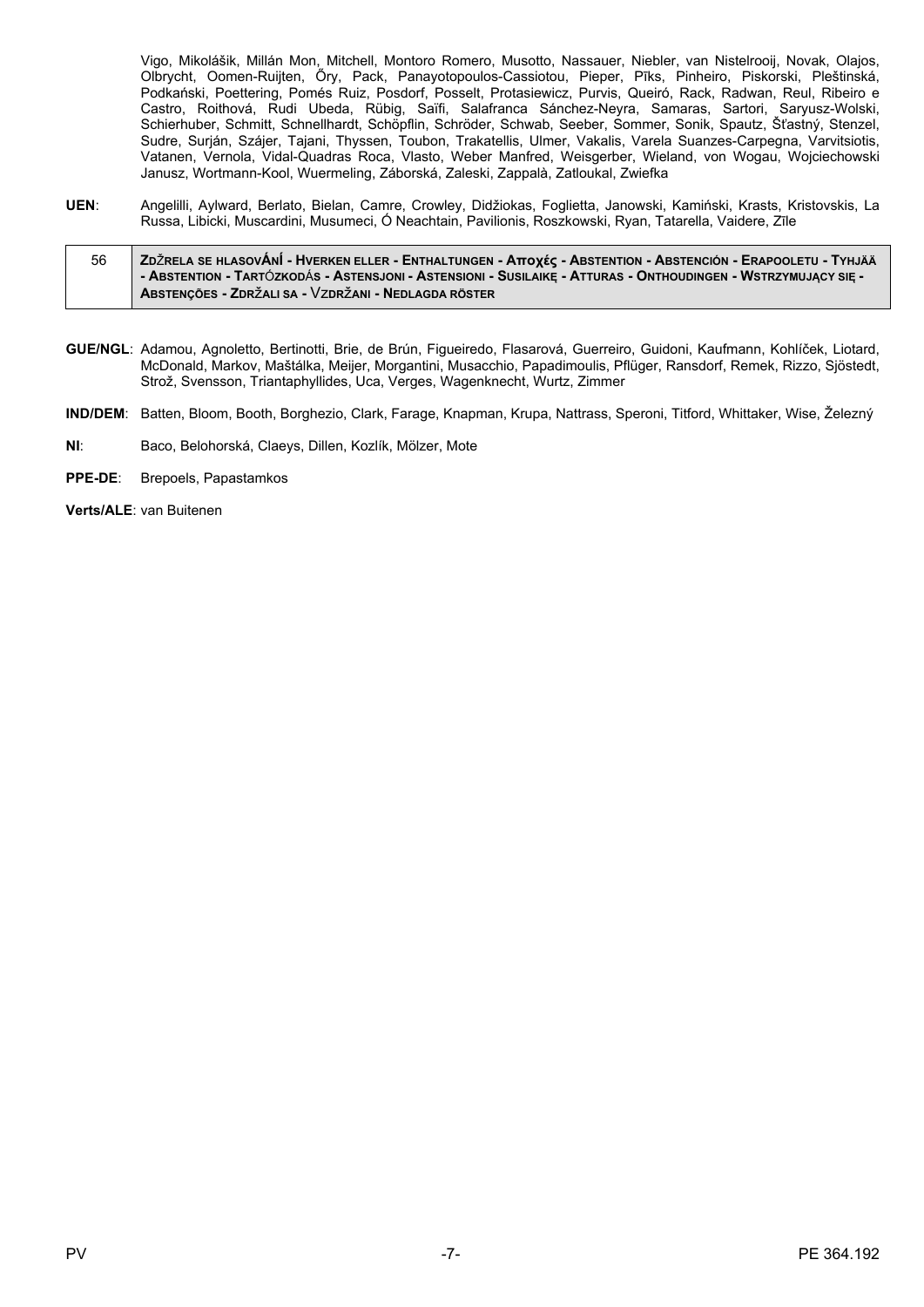### <span id="page-7-0"></span>112 PRO - for - dafür - Υπέρ - For - A FAVOR - POOLT - PUOLESTA - POUI - MELLETTE - A FAVORE - Už - FAVUR - PAR - VOOR -**ZA - A FAVOR - ZA - ZA - JA-RÖSTER**

- **ALDE**: Busk, in 't Veld, Jensen, Malmström, Neyts-Uyttebroeck, Resetarits, Riis-Jørgensen, Samuelsen
- **IND/DEM**: Bonde, Goudin, Krupa, Lundgren, Pęk, Piotrowski, Rogalski, Tomczak, Wohlin
- **NI**: Bobošíková, Czarnecki Ryszard, Martin Hans-Peter, Masiel, Rutowicz
- **PPE-DE**: Atkins, Bowis, Bradbourn, Bushill-Matthews, Callanan, Cederschiöld, Chichester, Deva, Dover, Duchoň, Elles, Evans Jonathan, Fajmon, Fjellner, Hannan, Harbour, Heaton-Harris, Hökmark, Ibrisagic, Jackson, Kamall, Kauppi, Kirkhope, Korhola, Nicholson, Ouzký, Parish, Purvis, Seeberg, Škottová, Stevenson, Strejček, Stubb, Sturdy, Sumberg, Tannock, Van Orden, Vlasák, Zahradil, Zvěřina
- **PSE**: Castex, Falbr, Fava, Jørgensen, Koterec, Kristensen, Rasmussen, Tabajdi, Thomsen
- **Verts/ALE**: Aubert, Auken, Beer, Bennahmias, Breyer, Buitenweg, Cohn-Bendit, Cramer, Evans Jillian, Flautre, Frassoni, Graefe zu Baringdorf, de Groen-Kouwenhoven, Hammerstein Mintz, Harms, Hassi, Horáček, Hudghton, Isler Béguin, Joan i Marí, Jonckheer, Kallenbach, Kusstatscher, Lagendijk, Lambert, Lichtenberger, Lipietz, Lucas, Özdemir, Onesta, Romeva i Rueda, Rühle, Schlyter, Schmidt, Schroedter, Smith, Staes, Trüpel, Turmes, Voggenhuber, Ždanoka

## 483 PROTI - IMOD - DAGEGEN - KATÁ - AGAINST - EN CONTRA - VASTU - VASTAAN - CONTRE - ELLENE - KONTRA - CONTRO -**PRIE**š **- PRET - TEGEN - PRZECIW - CONTRA - PROTI - PROTI - NEJ-RÖSTER**

- **ALDE**: Alvaro, Andrejevs, Andria, Attwooll, Beaupuy, Birutis, Bourlanges, Bowles, Budreikaitė, Cavada, Chatzimarkakis, Chiesa, Cocilovo, Cornillet, Davies, Degutis, Deprez, De Sarnez, Drčar Murko, Duff, Duquesne, Ek, Fourtou, Gentvilas, Geremek, Griesbeck, Guardans Cambó, Hall, Harkin, Hennis-Plasschaert, Jäätteenmäki, Juknevičienė, Kacin, Karim, Klinz, Koch-Mehrin, Krahmer, Kułakowski, Lambsdorff, Laperrouze, Lax, Lehideux, Letta, Ludford, Lynne, Maaten, Manders, Matsakis, Mulder, Newton Dunn, Ortuondo Larrea, Oviir, Ries, Savi, Sbarbati, Schuth, Staniszewska, Starkevičiūtė, Sterckx, Szent-Iványi, Takkula, Toia, Väyrynen, Virrankoski, Wallis, Watson
- **GUE/NGL**: Henin, Meijer, Seppänen, Toussas
- **IND/DEM**: Belder, Blokland, Borghezio, Chruszcz, Coûteaux, Giertych, Grabowski, Karatzaferis, Louis, Sinnott, Speroni, de Villiers, Wojciechowski Bernard, Zapałowski, Železný
- **NI**: Allister, Battilocchio, Claeys, Dillen, Lang, Le Pen Jean-Marie, Le Pen Marine, Martinez, Mölzer, Mussolini, Romagnoli, Schenardi, Vanhecke
- **PPE-DE**: Albertini, Andrikienė, Antoniozzi, Audy, Ayuso González, Bachelot-Narquin, Barsi-Pataky, Bauer, Becsey, Belet, Berend, Bonsignore, Braghetto, Brejc, Brepoels, Březina, Brok, Brunetta, Busuttil, Buzek, Carollo, Casa, Caspary, Castiglione, del Castillo Vera, Cesa, Chmielewski, Coelho, Coveney, Daul, Dehaene, Demetriou, Descamps, Deß, De Veyrac, Díaz de Mera García Consuegra, Dimitrakopoulos, Dionisi, Dombrovskis, Doorn, Doyle, Duka-Zólyomi, Esteves, Eurlings, Fatuzzo, Ferber, Fernández Martín, Florenz, Fontaine, Freitas, Friedrich, Gahler, Gál, Gaľa, Galeote Quecedo, García-Margallo y Marfil, Gargani, Garriga Polledo, Gaubert, Gawronski, Gewalt, Gklavakis, Glattfelder, Gomolka, Graça Moura, Gräßle, Grossetête, Guellec, Gutiérrez-Cortines, Gyürk, Handzlik, Hatzidakis, Hennicot-Schoepges, Herranz García, Herrero-Tejedor, Hieronymi, Higgins, Hoppenstedt, Hudacký, Itälä, Iturgaiz Angulo, Jałowiecki, Járóka, Jarzembowski, Jeggle, Jordan Cizelj, Kaczmarek, Karas, Kasoulides, Kelam, Klaß, Klich, Koch, Konrad, Kratsa-Tsagaropoulou, Kudrycka, Kušķis, Kuźmiuk, Lamassoure, Landsbergis, Langen, Langendries, Lechner, Lehne, Lewandowski, Liese, López-Istúriz White, Lulling, Maat, McGuinness, Mann Thomas, Mantovani, Marques, Martens, Mathieu, Mato Adrover, Matsis, Mauro, Mavrommatis, Mayer, Mayor Oreja, Méndez de Vigo, Mikolášik, Millán Mon, Mitchell, Montoro Romero, Musotto, Nassauer, Niebler, van Nistelrooij, Novak, Olajos, Olbrycht, Oomen-Ruijten, Őry, Pack, Panayotopoulos-Cassiotou, Papastamkos, Pīks, Pinheiro, Piskorski, Pleštinská, Podkański, Poettering, Pomés Ruiz, Posdorf, Posselt, Protasiewicz, Queiró, Rack, Radwan, Reul, Roithová, Rudi Ubeda, Rübig, Saïfi, Salafranca Sánchez-Neyra, Samaras, Sartori, Saryusz-Wolski, Schierhuber, Schmitt, Schnellhardt, Schöpflin, Schröder, Schwab, Seeber, Sommer, Sonik, Spautz, Šťastný, Stenzel, Sudre, Surján, Szájer, Tajani, Thyssen, Toubon, Trakatellis, Ulmer, Vakalis, Varela Suanzes-Carpegna, Varvitsiotis, Vatanen, Vernola, Vidal-Quadras Roca, Vlasto, Weber Manfred, Weisgerber, Wieland, von Wogau, Wojciechowski Janusz, Wortmann-Kool, Wuermeling, Záborská, Zaleski, Zappalà, Zatloukal, Zwiefka
- **PSE**: Andersson, Arif, Arnaoutakis, Assis, Attard-Montalto, Ayala Sender, Barón Crespo, Batzeli, Beglitis, Beňová, van den Berg, Berger, Berlinguer, Berman, Bersani, Bösch, Bono, Bourzai, Bozkurt, van den Burg, Busquin, Calabuig Rull, Capoulas Santos, Carlotti, Carnero González, Casaca, Cashman, Cercas, Christensen, Corbett, Corbey, Correia, Cottigny, D'Alema, De Keyser, De Rossa, Désir, De Vits, Dobolyi, Douay, El Khadraoui, Estrela, Ettl, Evans Robert, Fazakas, Fernandes, Ferreira Anne, Ferreira Elisa, Ford, Fruteau, García Pérez, Geringer de Oedenberg, Gierek, Gill, Glante, Goebbels, Golik, Gomes, Grabowska, Grech, Gröner, Groote, Gruber, Guy-Quint, Hänsch, Hasse Ferreira,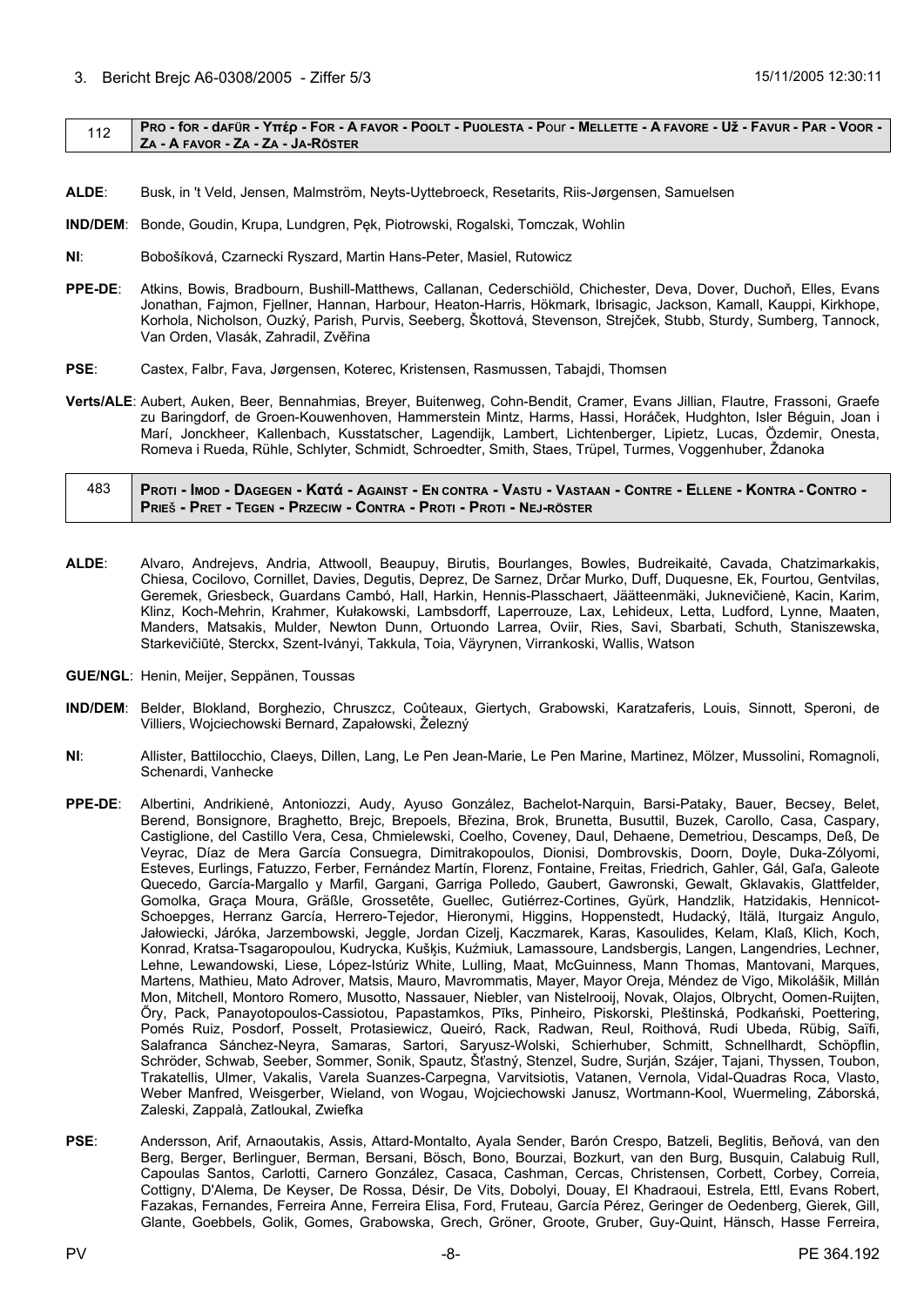Hedh, Hedkvist Petersen, Hegyi, Herczog, Honeyball, Howitt, Hughes, Hutchinson, Ilves, Kindermann, Kinnock, Kósáné Kovács, Kreissl-Dörfler, Kuc, Kuhne, Laignel, Lambrinidis, Lavarra, Leichtfried, Lévai, Liberadzki, Lienemann, McAvan, McCarthy, Madeira, Maňka, Mann Erika, Martin David, Martínez Martínez, Masip Hidalgo, Mastenbroek, Medina Ortega, Miguélez Ramos, Mikko, Moraes, Moreno Sánchez, Morgan, Moscovici, Muscat, Myller, Napoletano, Navarro, Obiols i Germà, Paasilinna, Pahor, Paleckis, Panzeri, Patrie, Peillon, Piecyk, Pinior, Pittella, Pleguezuelos Aguilar, Poignant, Prets, Rapkay, Reynaud, Riera Madurell, Rocard, Rosati, Roth-Behrendt, Rothe, Rouček, Roure, Sacconi, Sakalas, Salinas García, Sánchez Presedo, dos Santos, Savary, Scheele, Segelström, Sifunakis, Siwiec,<br>Skinner, Sousa Pinto, Stihler, Stockmann, Swoboda, Szejna, Tarabella, Tarand, Titley, Tzampazi, Van Lancker, Vaugrenard, Vergnaud, Vincenzi, Weber Henri, Weiler, Westlund, Whitehead, Wiersma, Wynn, Yañez-Barnuevo García, Zingaretti

- UEN: Angelilli, Aylward, Berlato, Bielan, Camre, Crowley, Didžiokas, Foglietta, Janowski, Kamiński, Krasts, Kristovskis, La Russa, Libicki, Muscardini, Musumeci, Ó Neachtain, Pavilionis, Roszkowski, Ryan, Szymański, Tatarella, Vaidere, Zīle
- ΖDŽRELA SE HLASOVÁNÍ HVERKEN ELLER ENTHALTUNGEN Αποχές ABSTENTION ABSTENCIÓN ERAPOOLETU TYHJÄÄ 47 - ABSTENTION - TARTÓZKODÁS - ASTENSJONI - ASTENSIONI - SUSILAIKĘ - ATTURAS - ONTHOUDINGEN - WSTRZYMUJĄCY SIĘ -ABSTENÇÕES - ZDRŽALI SA - VZDRŽANI - NEDLAGDA RÖSTER
- GUE/NGL: Adamou, Agnoletto, Bertinotti, Brie, de Brún, Figueiredo, Flasarová, Guerreiro, Guidoni, Kaufmann, Kohlíček, Liotard, McDonald, Markov, Maštálka, Morgantini, Musacchio, Papadimoulis, Pflüger, Ransdorf, Remek, Rizzo, Sjöstedt, Strož, Svensson, Triantaphyllides, Uca, Verges, Wagenknecht, Wurtz, Zimmer
- IND/DEM: Batten, Bloom, Booth, Clark, Farage, Knapman, Nattrass, Titford, Whittaker, Wise
- $NI:$ Baco, Belohorská, Kozlík, Mote
- PPE-DE: Beazley
- Verts/ALE: van Buitenen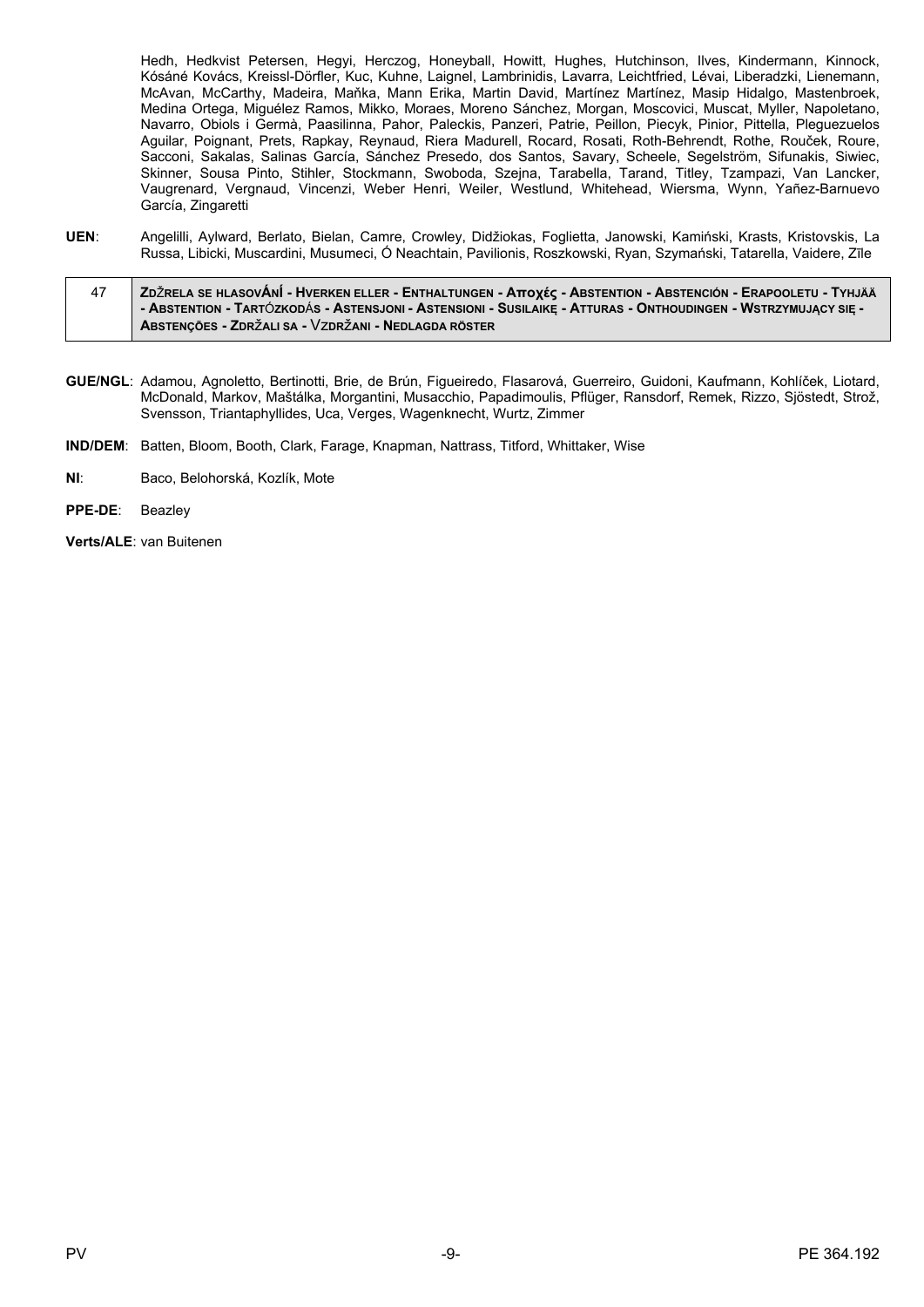## <span id="page-9-0"></span>357 PRO - for - dafür - Υπέρ - For - A FAVOR - POOLT - PUOLESTA - Pour - MELLETTE - A FAVORE - Už - FAVUR - PAR - VOOR -**ZA - A FAVOR - ZA - ZA - JA-RÖSTER**

- **ALDE**: Alvaro, Andrejevs, Andria, Attwooll, Beaupuy, Birutis, Bourlanges, Bowles, Budreikaitė, Busk, Cavada, Chatzimarkakis, Cocilovo, Cornillet, Davies, Degutis, Deprez, De Sarnez, Drčar Murko, Duff, Duquesne, Ek, Fourtou, Gentvilas, Geremek, Griesbeck, Guardans Cambó, Hall, Harkin, Hennis-Plasschaert, in 't Veld, Jäätteenmäki, Jensen, Juknevičienė, Kacin, Karim, Klinz, Koch-Mehrin, Krahmer, Kułakowski, Lambsdorff, Laperrouze, Lax, Lehideux, Letta, Ludford, Lynne, Maaten, Malmström, Manders, Matsakis, Mulder, Newton Dunn, Neyts-Uyttebroeck, Ortuondo Larrea, Oviir, Ries, Riis-Jørgensen, Savi, Sbarbati, Schuth, Staniszewska, Starkevičiūtė, Sterckx, Szent-Iványi, Takkula, Väyrynen, Virrankoski, Wallis, Watson
- **IND/DEM**: Belder, Blokland, Borghezio, Coûteaux, Louis, Speroni, de Villiers
- **NI**: Allister, Belohorská, Bobošíková, Claeys, Czarnecki Ryszard, Dillen, Masiel, Mölzer, Mussolini, Romagnoli, Rutowicz, Vanhecke
- **PPE-DE**: Albertini, Andrikienė, Antoniozzi, Atkins, Audy, Ayuso González, Bachelot-Narquin, Barsi-Pataky, Bauer, Beazley, Becsey, Belet, Berend, Böge, Bonsignore, Bowis, Bradbourn, Braghetto, Brejc, Brepoels, Březina, Brok, Brunetta, Bushill-Matthews, Busuttil, Buzek, Callanan, Carollo, Casa, Caspary, Castiglione, del Castillo Vera, Cederschiöld, Cesa, Chichester, Chmielewski, Coelho, Coveney, Daul, Dehaene, Demetriou, Descamps, Deß, Deva, De Veyrac, Díaz de Mera García Consuegra, Dimitrakopoulos, Dionisi, Dombrovskis, Doorn, Dover, Doyle, Duchoň, Duka-Zólyomi, Elles, Esteves, Eurlings, Evans Jonathan, Fajmon, Fatuzzo, Ferber, Fernández Martín, Fjellner, Florenz, Fontaine, Freitas, Friedrich, Gahler, Gál, Gaľa, Galeote Quecedo, García-Margallo y Marfil, Gargani, Garriga Polledo, Gaubert, Gawronski, Gewalt, Gklavakis, Glattfelder, Goepel, Gomolka, Graça Moura, Gräßle, Grossetête, Guellec, Gyürk, Handzlik, Hannan, Harbour, Hatzidakis, Heaton-Harris, Hennicot-Schoepges, Herranz García, Herrero-Tejedor, Hieronymi, Higgins, Hökmark, Hoppenstedt, Hudacký, Ibrisagic, Itälä, Iturgaiz Angulo, Jackson, Jałowiecki, Járóka, Jarzembowski, Jeggle, Jordan Cizelj, Kaczmarek, Karas, Kasoulides, Kauppi, Kelam, Kirkhope, Klaß, Klich, Koch, Konrad, Korhola, Kratsa-Tsagaropoulou, Kudrycka, Kušķis, Kuźmiuk, Lamassoure, Landsbergis, Langen, Langendries, Lechner, Lehne, Lewandowski, Liese, López-Istúriz White, Lulling, Maat, McGuinness, Mann Thomas, Mantovani, Marques, Martens, Mathieu, Mato Adrover, Matsis, Mauro, Mavrommatis, Mayer, Mayor Oreja, Méndez de Vigo, Mikolášik, Millán Mon, Mitchell, Montoro Romero, Musotto, Nassauer, Nicholson, Niebler, van Nistelrooij, Novak, Olajos, Olbrycht, Oomen-Ruijten, Őry, Ouzký, Pack, Panayotopoulos-Cassiotou, Papastamkos, Parish, Pieper, Pīks, Pinheiro, Piskorski, Pleštinská, Podkański, Poettering, Pomés Ruiz, Posdorf, Posselt, Protasiewicz, Purvis, Queiró, Rack, Radwan, Reul, Ribeiro e Castro, Roithová, Rudi Ubeda, Rübig, Saïfi, Salafranca Sánchez-Neyra, Samaras, Sartori, Saryusz-Wolski, Schierhuber, Schmitt, Schnellhardt, Schöpflin, Schröder, Schwab, Seeber, Seeberg, Škottová, Sommer, Sonik, Spautz, Šťastný, Stenzel, Stevenson, Strejček, Stubb, Sturdy, Sudre, Sumberg, Surján, Szájer, Tajani, Tannock, Thyssen, Toubon, Trakatellis, Ulmer, Vakalis, Van Orden, Varela Suanzes-Carpegna, Varvitsiotis, Vatanen, Vernola, Vidal-Quadras Roca, Vlasák, Vlasto, Weber Manfred, Weisgerber, Wieland, von Wogau, Wojciechowski Janusz, Wuermeling, Záborská, Zahradil, Zaleski, Zappalà, Zatloukal, Zvěřina, Zwiefka
- **PSE**: Leichtfried, Peillon, Pinior
- **UEN**: Angelilli, Aylward, Berlato, Bielan, Camre, Crowley, Didžiokas, Foglietta, Janowski, Kamiński, Krasts, Kristovskis, La Russa, Libicki, Muscardini, Musumeci, Ó Neachtain, Pavilionis, Roszkowski, Ryan, Szymański, Tatarella, Vaidere, Zīle

## 266 PROTI - IMOD - DAGEGEN - KATÁ - AGAINST - EN CONTRA - VASTU - VASTAAN - CONTRE - ELLENE - KONTRA - CONTRO -**PRIE**š **- PRET - TEGEN - PRZECIW - CONTRA - PROTI - PROTI - NEJ-RÖSTER**

- **ALDE**: Chiesa, Samuelsen, Toia
- **GUE/NGL**: Adamou, Agnoletto, Bertinotti, Brie, de Brún, Figueiredo, Flasarová, Guerreiro, Guidoni, Henin, Kaufmann, Kohlíček, Liotard, McDonald, Manolakou, Markov, Maštálka, Meijer, Morgantini, Musacchio, Papadimoulis, Pflüger, Ransdorf, Remek, Rizzo, Seppänen, Sjöstedt, Strož, Svensson, Toussas, Triantaphyllides, Uca, Verges, Wagenknecht, Wurtz, Zimmer
- **IND/DEM**: Bonde, Chruszcz, Giertych, Grabowski, Karatzaferis, Krupa, Pęk, Piotrowski, Rogalski, Sinnott, Tomczak, Wojciechowski Bernard, Zapałowski, Železný
- **NI**: Battilocchio, Gollnisch, Lang, Le Pen Jean-Marie, Le Pen Marine, Martin Hans-Peter, Schenardi
- **PSE**: Andersson, Arif, Arnaoutakis, Assis, Attard-Montalto, Ayala Sender, Barón Crespo, Batzeli, Beglitis, Beňová, van den Berg, Berger, Berlinguer, Berman, Bersani, Bösch, Bono, Bourzai, Bozkurt, van den Burg, Busquin, Calabuig Rull, Capoulas Santos, Carlotti, Carnero González, Casaca, Cashman, Castex, Cercas, Christensen, Corbett, Corbey, Correia, Cottigny, D'Alema, De Keyser, De Rossa, Désir, De Vits, Douay, El Khadraoui, Estrela, Ettl, Evans Robert, Falbr, Fava, Fernandes, Ferreira Anne, Ferreira Elisa, Ford, Fruteau, García Pérez, Geringer de Oedenberg, Gierek, Gill, Glante, Goebbels, Golik, Gomes, Grabowska, Grech, Gröner, Groote, Gruber, Guy-Quint, Hänsch, Hasse Ferreira,